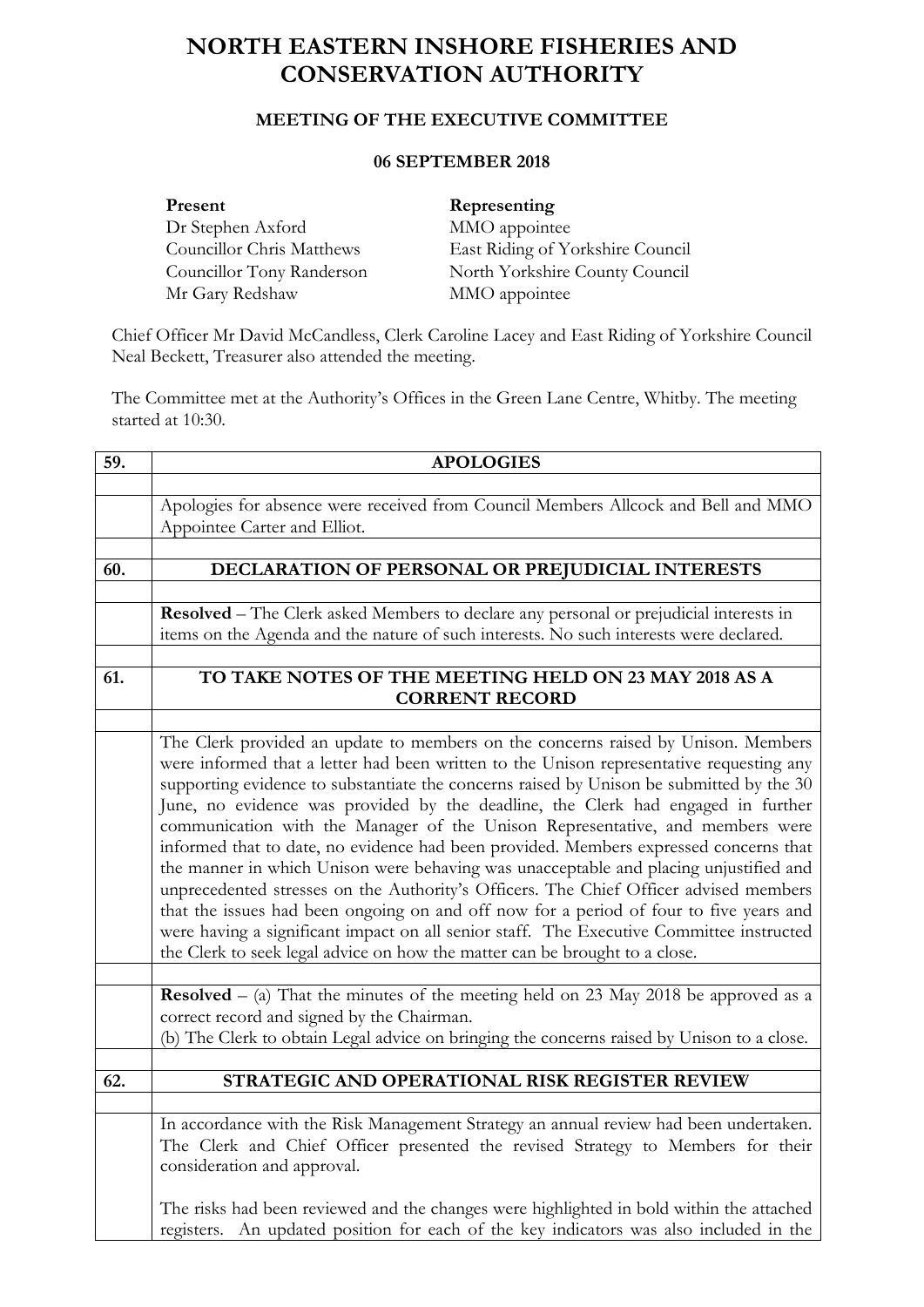|     | Register. The identified risks had also been ranked in order of significance (highest<br>residual risk score).                                                                                                                                                                                                                                                                                                                                                                                                                                                                                                                                                                                                                                                                                                                                                                                                                                                                                                                                                   |
|-----|------------------------------------------------------------------------------------------------------------------------------------------------------------------------------------------------------------------------------------------------------------------------------------------------------------------------------------------------------------------------------------------------------------------------------------------------------------------------------------------------------------------------------------------------------------------------------------------------------------------------------------------------------------------------------------------------------------------------------------------------------------------------------------------------------------------------------------------------------------------------------------------------------------------------------------------------------------------------------------------------------------------------------------------------------------------|
|     | The Clerk highlighted the main, identified changes in strategic and operational risk relate<br>to the Authority's anticipated role in supporting the implementation of the national IVMS<br>project, accessing adequate funding to support the building and commissioning of a new<br>patrol vessel and non-compliance with the new egg bearing lobster legislation.                                                                                                                                                                                                                                                                                                                                                                                                                                                                                                                                                                                                                                                                                             |
|     | <b>Resolved</b> $-$ (a) That the revised Risk Management Strategy be approved and reviewed<br>within twelve months' time.                                                                                                                                                                                                                                                                                                                                                                                                                                                                                                                                                                                                                                                                                                                                                                                                                                                                                                                                        |
|     | (b) That the revised Strategic and Operational Risk Registers be approved and reviewed<br>in six months' time.                                                                                                                                                                                                                                                                                                                                                                                                                                                                                                                                                                                                                                                                                                                                                                                                                                                                                                                                                   |
|     | (c) That the Chief Officer drafts and circulates a response to the new licensing proposals<br>for submission to the Environment Agency.                                                                                                                                                                                                                                                                                                                                                                                                                                                                                                                                                                                                                                                                                                                                                                                                                                                                                                                          |
| 63. | YORKSHIRE COAST MARINE PROTECTED AREA PROPOSAL                                                                                                                                                                                                                                                                                                                                                                                                                                                                                                                                                                                                                                                                                                                                                                                                                                                                                                                                                                                                                   |
|     | The Chief Officer presented a report to inform members of a proposal to establish a<br>Yorkshire coast Marine Protected Area Management Partnership. Although assessment<br>and monitoring of fishing activities occurring across all of the Marine Protected Areas in<br>the Authority's district was well coordinated nationally, only the Flamborough Head site<br>had a dedicated scheme of management, a supporting management group and a<br>coordinating Project Officer. It was now proposed that the scope of the established<br>management group overseeing the Flamborough Head site was widened to include all the<br>other MPAs located in Yorkshire under a new Yorkshire coast Marine Protected Area<br>Management Partnership. This would ensure a much more coordinated approach to MPA<br>management across the Yorkshire region involving a much wider range of organisations<br>including both statutory and non-governmental. Such a partnership would be unique<br>nationally, demonstrate a strong and innovative vision.                 |
|     | $\textbf{Resolved} - (a)$ Members noted the report and endorsed the proposal.                                                                                                                                                                                                                                                                                                                                                                                                                                                                                                                                                                                                                                                                                                                                                                                                                                                                                                                                                                                    |
| 64. | DEFRA WHITE PAPER - SUSTAINABLE FISHERIES FOR FUTURE                                                                                                                                                                                                                                                                                                                                                                                                                                                                                                                                                                                                                                                                                                                                                                                                                                                                                                                                                                                                             |
|     | <b>GENERATIONS</b>                                                                                                                                                                                                                                                                                                                                                                                                                                                                                                                                                                                                                                                                                                                                                                                                                                                                                                                                                                                                                                               |
|     | The Chief Officer presented a report to provide members with a draft response for<br>consideration and submission to the Defra led consultation on the EU exit fisheries White<br>Paper titled, 'Sustainable Fisheries for Future Generations'. The Defra White Paper<br>outlining the governments' plans and ambitions for UK fisheries, post exit from the EU,<br>was published for consultation on 4 July 2018. The broad ambitions outlined within the<br>paper indicated a positive intent and were generally welcomed within the draft response<br>attached to the report. The lack of reference to IFCAs within the paper or their future<br>role in supporting and delivering UK fisheries management was, however, disappointing.<br>An updated draft response was circulated at the meeting. Members were supportive of the<br>response, but made a recommendation that extending the effective management out to 12<br>Nautical Miles should be included in the response, along with concerns raised over the<br>potential future funding for IFCA's. |
|     | <b>Resolved</b> $-$ (a) Members noted the report.<br>(b) Members endorsed the response and authorised the Chief Officer to submit it to<br>Defra on behalf of NEIFCA.                                                                                                                                                                                                                                                                                                                                                                                                                                                                                                                                                                                                                                                                                                                                                                                                                                                                                            |
| 65. | <b>NEIFCA STAFFING &amp; OPERATIONAL POLICIES</b>                                                                                                                                                                                                                                                                                                                                                                                                                                                                                                                                                                                                                                                                                                                                                                                                                                                                                                                                                                                                                |
|     | The Chief Officer presented a report to seek members' approval to adopt the following<br>policies:                                                                                                                                                                                                                                                                                                                                                                                                                                                                                                                                                                                                                                                                                                                                                                                                                                                                                                                                                               |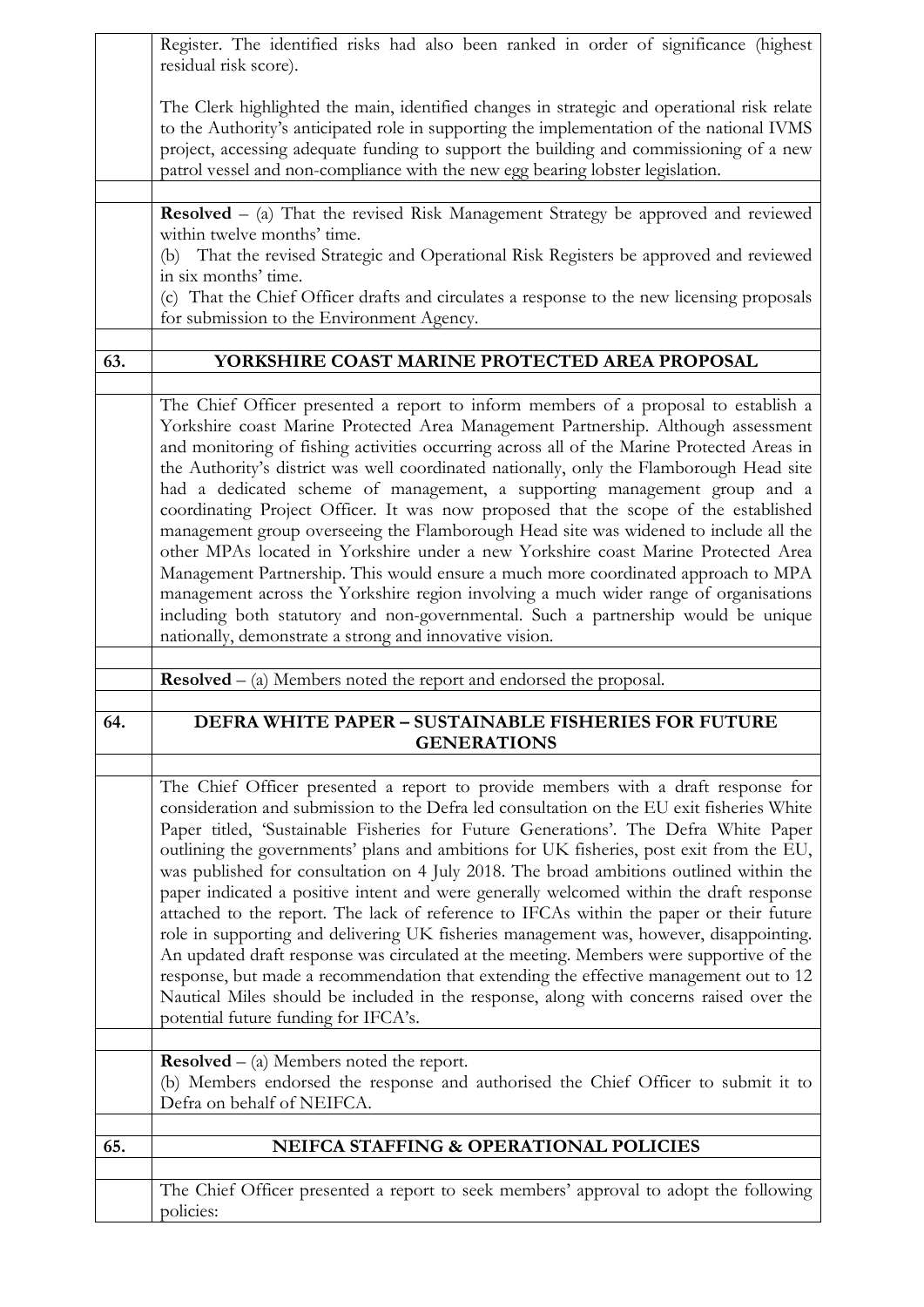| $\binom{1}{k}$ | Salary Supplement Policy |
|----------------|--------------------------|
|                |                          |

- (ii) Learning and Development Fees and Expenses Policy
- (iii) Staff Privacy Notice

Members were informed that the Staff Privacy Notice was to ensure compliance with changes relating to GDPR. The Salary Supplement Policy was to support recruitment into specialist posts. The Authority had often faced problems when trying to recruit into specialist posts which required a specific set of skills as the salaries advertised had often been lower than the market average, restricting the applicant pool. In an attempt to address this issue and in consultation with Human Resources and the Clerk, the Chief Officer sought members approval to adopt a discretionary policy, which would be in line with East Riding of Yorkshire Council, providing a temporary mechanism to supplement the salaries of certain specialist posts which were proving difficult to recruit into, typically, Skipper, First Mate, First and Second Engineers and hopefully atracting a much wider pool of applicants with a stronger skill set. The Learning and Development Policy facilitated and encouraged investment in the personal development of all staff, and also provided a mechanism to recoup the costs of certain training provision where the officer left the employment of the Authority within two years. The Chief Officer informed members that the 3 policies had been sent to the representatives of the three main trade unions for comment.

Members raised concerns that the Salary Supplement Policy could cause staff resentment amongst existing staff members and requested that the policy should include more detail on the maximum salary supplement that could be awarded to a post. They requested that the Chief Officer provide more information on comparative salaries for these specialist posts, and that a special meeting of the Executive Committee should be arranged prior to the December Authority meeting to discuss the revised policy. Members were happy that any minor changes recommended by the Unions regarding the Learning and Development Policy and the Staff Privacy Notice should be accepted, but any significant changes should be brought back to the Special meeting in December.

**Resolved** – (a) That subject to any additional consultation required with Trade Union representatives the following policies be approved and adopted:

(ii) Learning and Development Fees and Expenses Policy

(iii) Staff Privacy Policy

(b) That the Chief Officer provide further detail on comparative salaries for the specialist posts and the policy be brought back to a special meeting of the Executive Committee in December.

## **66. 4 YEARLY REPORT TO PARLIAMENT – CONDUCT AND OPERATION OF IFCAS**

The Chief Officer provided a report to advise members of a 'call for evidence' to support the statutory 4 yearly review into the conduct and operation of IFCAs. On 24 July 2018 Defra launched a 'call for evidence' to support the review. Alongside the public 'call for evidence' IFCA Chief Officers received a separate request to complete and submit a questionnaire summarising operational outputs against the 5 national IFCA Success Criteria during the last four years. The NEIFCA submission was attached to the report for information. Members supported the response, but suggested a second written response should be submitted on behalf of the Authority by the Chairman, highlighting the issues surrounding funding, the limitations IFCAs face as they have no power to borrow money and the management of larger capital assets.

**Resolved** – (a) Members noted the report.

(b) The Chief Officer and Clerk draft a letter on behalf of the Chairman highlighting the issues surrounding funding and the management of larger capital assets.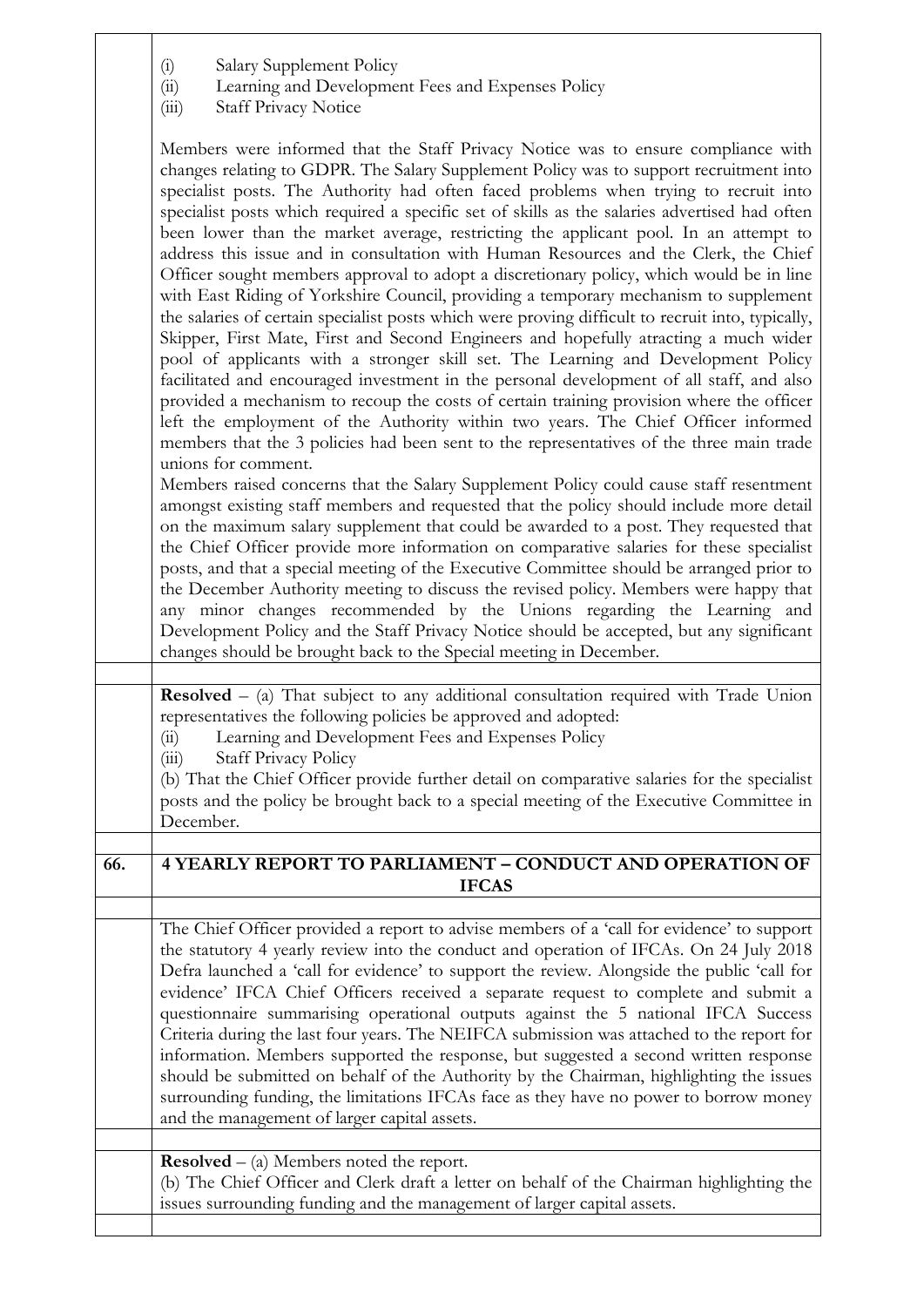| 67. | NEIFCA HEALTH & SAFETY POLICY & SAFE WORKING PRACTICES<br>2017/2018                                                                                                                                                                                                                                                                                                                                                                                                                                                                                                                                                                                                                                                                                                                                                                                                                                                                                                                                                                                                                                                     |
|-----|-------------------------------------------------------------------------------------------------------------------------------------------------------------------------------------------------------------------------------------------------------------------------------------------------------------------------------------------------------------------------------------------------------------------------------------------------------------------------------------------------------------------------------------------------------------------------------------------------------------------------------------------------------------------------------------------------------------------------------------------------------------------------------------------------------------------------------------------------------------------------------------------------------------------------------------------------------------------------------------------------------------------------------------------------------------------------------------------------------------------------|
|     | The Chief Officer provided a report to inform members of the completion of the six<br>monthly review of the Authority's Health & Safety provisions. Members were informed<br>that since the last review in March 2018 there had been no notable incidents to report and<br>as part of the standard six-monthly review, all the Safe Working Practices and supporting<br>risk assessments had been fully reviewed and updated. Members questioned whether the<br>Health and Safety Policy should include a provision surrounding the appropriateness of<br>wearing jewellery in the work place, and the potential risks involved. The Chief officer<br>agreed to assess the associated risks and potential outcomes and to report to Members at<br>the March Executive meeting.                                                                                                                                                                                                                                                                                                                                          |
|     | <b>Resolved</b> – Members noted the report.                                                                                                                                                                                                                                                                                                                                                                                                                                                                                                                                                                                                                                                                                                                                                                                                                                                                                                                                                                                                                                                                             |
| 68. | <b>BUDGET MONITORING 2018/2019</b>                                                                                                                                                                                                                                                                                                                                                                                                                                                                                                                                                                                                                                                                                                                                                                                                                                                                                                                                                                                                                                                                                      |
|     | The Treasurer of the Authority presented a report detailing the budget position at the end<br>of month 4 (July) in 2018/19. At the end of July 2018, the Authority has net expenditure<br>of $\frac{1}{278,739}$ against an expected $\frac{1}{293,036}$ , underspending by $\frac{1}{214,297}$ . The projected<br>outturn shows a balanced budget. The main area of underspend to date relates to<br>employee expenses of $f(20,648)$ , reflecting vacancies in the early months, however this<br>would be largely offset by recruiting to vacant posts and an additional two temporary<br>posts on a fixed term of 12 months.                                                                                                                                                                                                                                                                                                                                                                                                                                                                                         |
|     | Resolved - Members noted the report.                                                                                                                                                                                                                                                                                                                                                                                                                                                                                                                                                                                                                                                                                                                                                                                                                                                                                                                                                                                                                                                                                    |
| 69. | <b>CHIEF OFFICERS UPDATE</b>                                                                                                                                                                                                                                                                                                                                                                                                                                                                                                                                                                                                                                                                                                                                                                                                                                                                                                                                                                                                                                                                                            |
|     | The Chief Officer presented a detailed overview of all operational activity covering the<br>period March 2018 to July 2018. The Chief Officer highlighted that applications for the<br>three available scallop dredging permits closed on 16 July 2018. A total of 7 applications<br>were received and provisional notification had been sent to all applicants on 23 July 2018.<br>This year no formal appeals were received from the unsuccessful applicants. Subject to<br>receipt of the permit fee the three permits will be issued in accordance with the published<br>process. A number of breaches of legislation protecting egg bearing lobsters had occurred<br>during the reporting period and compliance remained a significant problem for the<br>Authority's Officers, a testing protocol for detecting the illegal scrubbing or stripping of<br>eggs in partnership with Hull University had been established but required further<br>development and testing. Members were also informed that on the 31 August 2018 the<br>Authority's first apprentice successfully completed her one year attachment. |
|     | <b>Resolved</b> – Members noted the report.                                                                                                                                                                                                                                                                                                                                                                                                                                                                                                                                                                                                                                                                                                                                                                                                                                                                                                                                                                                                                                                                             |
| 70. | REPLACEMENT PATROL VESSEL UPDATE                                                                                                                                                                                                                                                                                                                                                                                                                                                                                                                                                                                                                                                                                                                                                                                                                                                                                                                                                                                                                                                                                        |
|     | The Chief Officer presented a report to update members on progress with the project to<br>replace the Authority's main patrol vessel. A full history, dating back to 2014 was included<br>in the report. During 2017 and 2018 officers had continued to monitor trends,<br>developments and innovations within the maritime ship building industry. More recently,<br>however, most of the direct officer time invested in the project, had involved working<br>with the University of Hull to produce a bespoke business case to support their<br>considerations to match fund the project. To date whilst the University of Hull remained<br>positive towards the project but no indications had yet been received with regard to the<br>provision of match funding. Based on the extensive research completed to date, officers<br>had previously estimated that a maximum budget of $f14.2$ million would be required to                                                                                                                                                                                            |